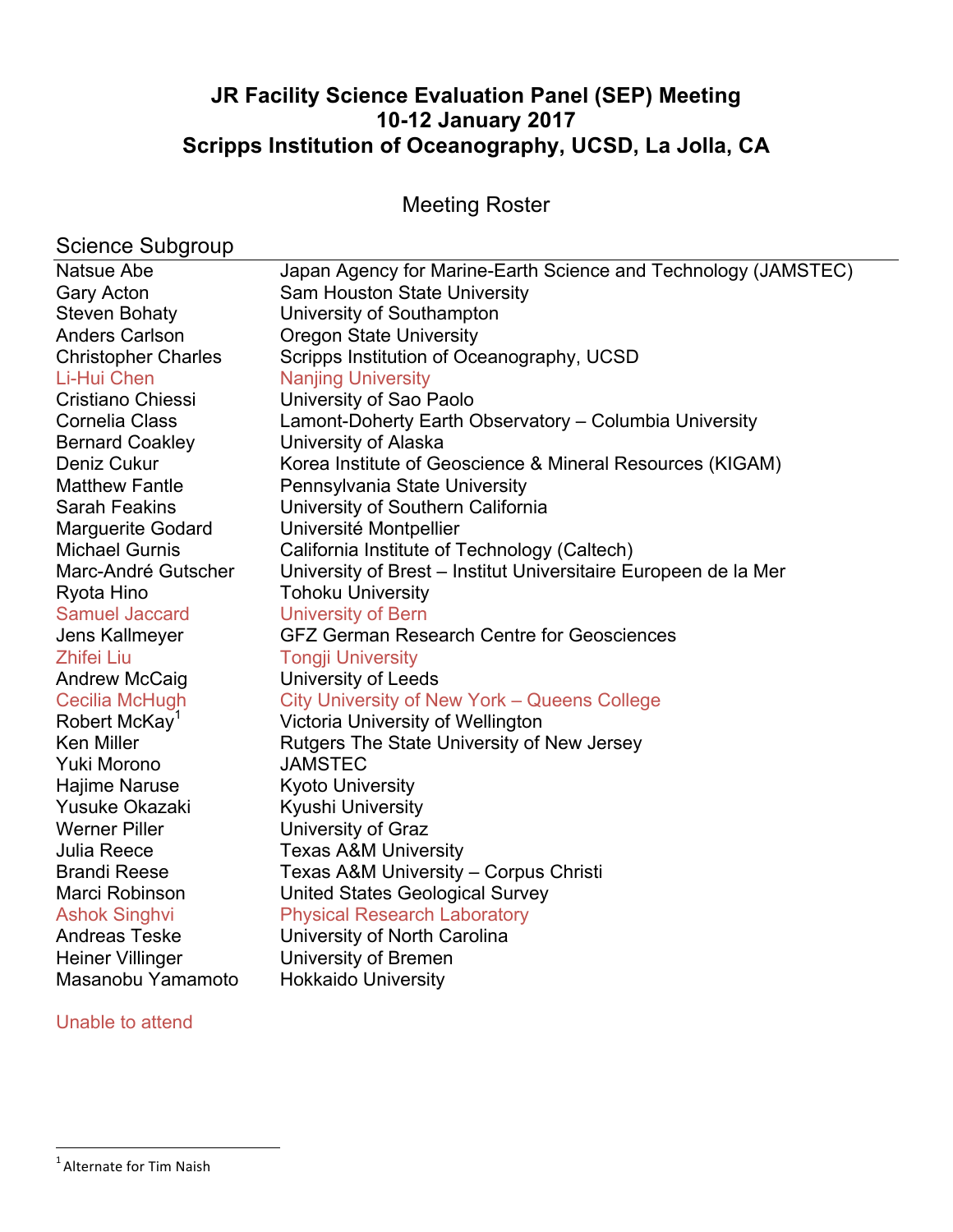| Site Subgroup                 |                                                                         |
|-------------------------------|-------------------------------------------------------------------------|
| Rebecca Bell                  | <b>Imperial College London</b>                                          |
| <b>Calvin Campbell</b>        | Geological Survey of Canada - Atlantic                                  |
| <b>Gail Christeson</b>        | University of Texas at Austin                                           |
| Weiwei Ding                   | Second Institute of Oceanography, State Oceanic Administration          |
| <b>Chris Elders</b>           | <b>Curtin University</b>                                                |
| Louis Géli                    | <b>IFREMER</b>                                                          |
| <b>Gilles Guerin</b>          | Lamont-Doherty Earth Observatory of Columbia University                 |
| <b>Sean Gulick</b>            | University of Texas at Austin (Co-Chair)                                |
| Matthew Hornbach <sup>2</sup> | Southern Methodist University                                           |
| Ken Ikehara <sup>3</sup>      | National Institute of Advanced Industrial Science and Technology (AIST) |
| Priyank Jaiswal               | <b>Oklahoma State University</b>                                        |
| Gwang-Soo Lee <sup>4</sup>    | <b>KIGAM</b>                                                            |
| Dhananjai Pandey              | National Center for Antarctic and Ocean Research                        |
| <b>Michael Riedel</b>         | <b>GEOMAR</b> – Helmholtz Centre for Ocean Research Kiel                |
| Will Sager <sup>5</sup>       | University of Houston                                                   |
| <b>Helenice Vital</b>         | Universidade Federal do Rio Grande do Norte                             |
| Peter Vrolijk                 | Retired/New Mexico Tech - Adjunct                                       |
| Guangfa Zhong                 | <b>Tongji University</b>                                                |
|                               |                                                                         |

# Liaisons and Observers

| Jamie Allan                | National Science Foundation (NSF)                                        |
|----------------------------|--------------------------------------------------------------------------|
| Carlos Alvarez-Zarikian    | JRSO - Texas A&M University (TAMU)                                       |
| Jamie Austin               | <b>IODP Forum Chair - University of Texas at Austin</b>                  |
| <b>Rita Bauer</b>          | IODP Science Support Office (SSO) - UCSD/SIO                             |
| Carl Brenner               | IODP US Science Support Program (USSSP) - LDEO                           |
| Dru Clark                  | IODP Science Support Office (SSO) - UCSD/SIO                             |
| Nobu Eguchi                | JAMSTEC Center for Deep Earth Exploration (CDEX)                         |
| Helen Feng                 | Independent Consultant to the SSO                                        |
| <b>Holly Given</b>         | IODP Science Support Office (SSO) - UCSD/SIO                             |
| <b>Barry Katz</b>          | Chevron Corporation - EPSP (Chair)                                       |
| Yoshi Kawamura             | <b>JAMSTEC</b>                                                           |
| Gil Young Kim              | <b>KIGAM</b>                                                             |
| <b>Adam Klaus</b>          | <b>JRSO-TAMU</b>                                                         |
| Anthony Koppers            | JOIDES Resolution Facility Board Chair - Oregon State University         |
| Gilles Lericolais          | European Consort. for Ocean Res. Drilling (ECORD) Facility Board (Chair) |
| <b>Mitch Malone</b>        | <b>JRSO-TAMU</b>                                                         |
| <b>Brian Manning</b>       | IODP Science Support Office (SSO) - UCSD/SIO                             |
| Sally Morgan               | ECORD Science Office (ESO) - University of Leicester                     |
| Chris Olson                | IODP Science Support Office (SSO) - UCSD/SIO                             |
| <b>Katerina Petronotis</b> | <b>JRSO-TAMU</b>                                                         |
| Angela Slagle              | USSSP-LDEO                                                               |
| Karen Stocks               | IODP Science Support Office (SSO) - UCSD/SIO                             |
| <b>Shouting Tuo</b>        | IODP China - Tongji University                                           |
| Michiko Yamamoto           | IODP Science Support Office (SSO) - UCSD/SIO                             |

# Unable to attend

<sup>2&</sup>lt;br>
<sup>2</sup> Alternate for Lindsay Worthington<br>
<sup>3</sup> Alternate for Soung Son Kim

<sup>&</sup>lt;sup>4</sup> Alternate for Seung-Sep Kim<br><sup>5</sup> Alternate for Cara Burberry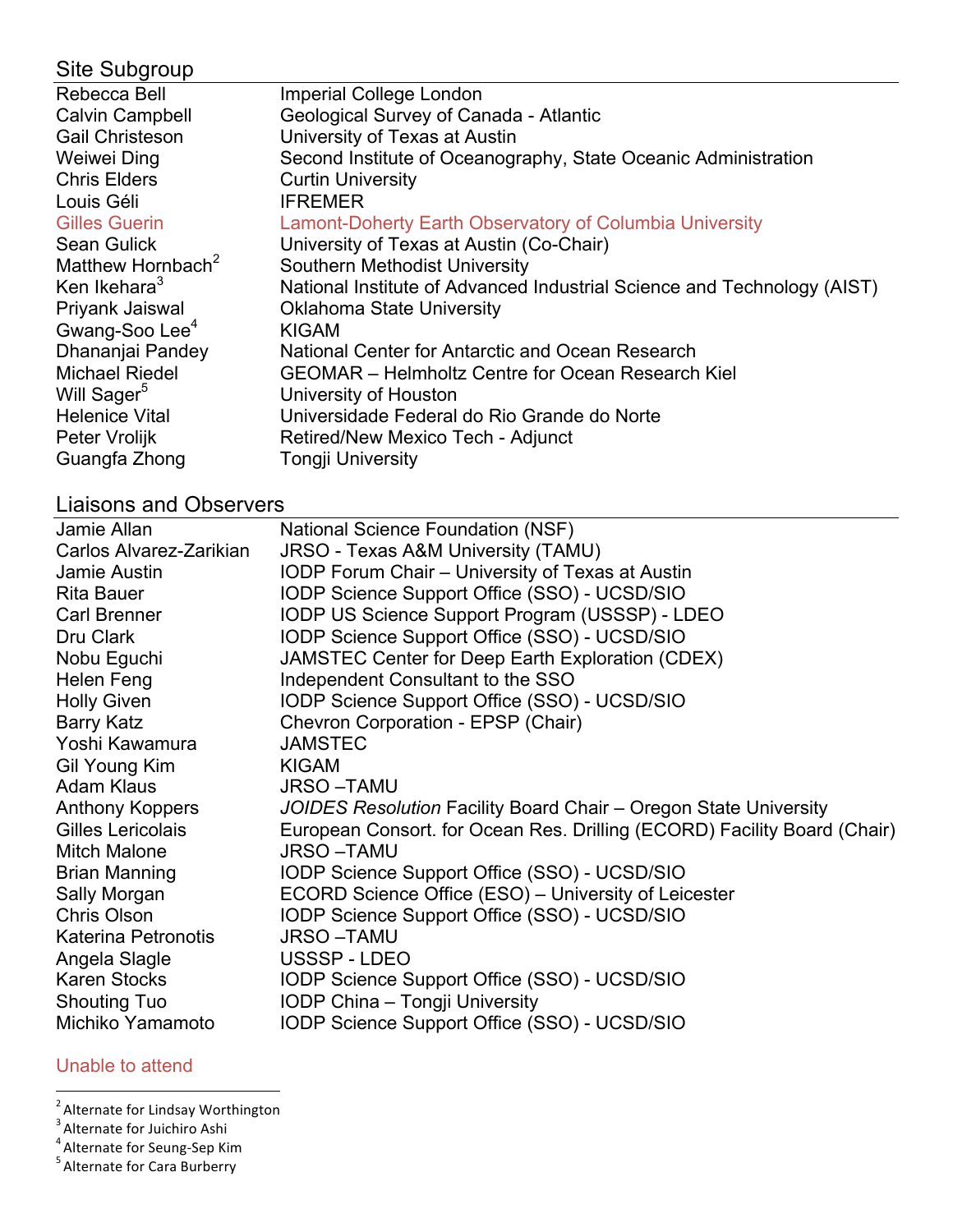# **Science Evaluation Panel (SEP) Meeting 10-12 January 2017 Scripps Institution of Oceanography, UCSD, La Jolla, CA**

#### **Tuesday January 10, 2017 09:00-17:00**

# **1. Welcome and Introductions**

Science Evaluation Panel (SEP) Co-Chair, Dr. Ken Miller, welcomed the SEP to Scripps Institution of Oceanography in La Jolla, CA.

#### *1.1 Call to order, panel charge, thanks to past members, and self-introductions*

Dr. Miller called the meeting to order with a welcome and provided a brief description of the panel's charge, a thanks to past members, and he asked attendees to perform self-introductions.

## *1.2 Logistical Announcements*

Meeting host, Science Support Office Executive Director, Dr. Holly Given, reviewed the basic logistics for the meeting, including safety and Internet access.

## *1.3 Approval of Meeting Agenda*

Dr. Miller asked the SEP members to review the agenda and provide changes or additions. No members presented additions or changes, and they approved the agenda.

# **2. Reports from IODP Entities**

## *2.1 Perspectives from the JRFB Chair*

*JOIDES Resolution* Facility Board (JRFB) Chair, Dr. Anthony Koppers, presented updates from the JRFB meeting in May 2016, including:

- *JOIDES Resolution* Schedule for Fiscal Year 17-19
- Long-term JR Cruise Track and Update on Proposal Pressure in the Atlantic Region
- Dealing with Site Survey Data Requiring Non-Disclosure Agreements
- Looking Ahead to FY 22-23
- JRSO Mid-Term Reviews
- Miscellaneous JRFB Updates

For more detailed information regarding this report, please see Dr. Koppers' presentation, which is posted at https://iodp.org/sep-presentations/sep-2017-january-presentations.

#### *2.2 NSF Report*

NSF Program Manager, Dr. Jamie Allan, reviewed the key points of progress and/or change within the IODP. These included:

- FY2017 Budget: Overall Positive Financial Situation
- JR100 Program (NSF's *JOIDES Resolution* non-IODP Coring Program)
- Definition of "Expedition Data"
- Next Phase of IODP 2019-2023
- JR Staffing Through the current phase and Post 2019
- Schedule for the Next Phase of IODP 2019-2023
- Summary of the First JR Facility Review Activities
- NSF Response to First Facility Review
- Second JR Facility Review March 2017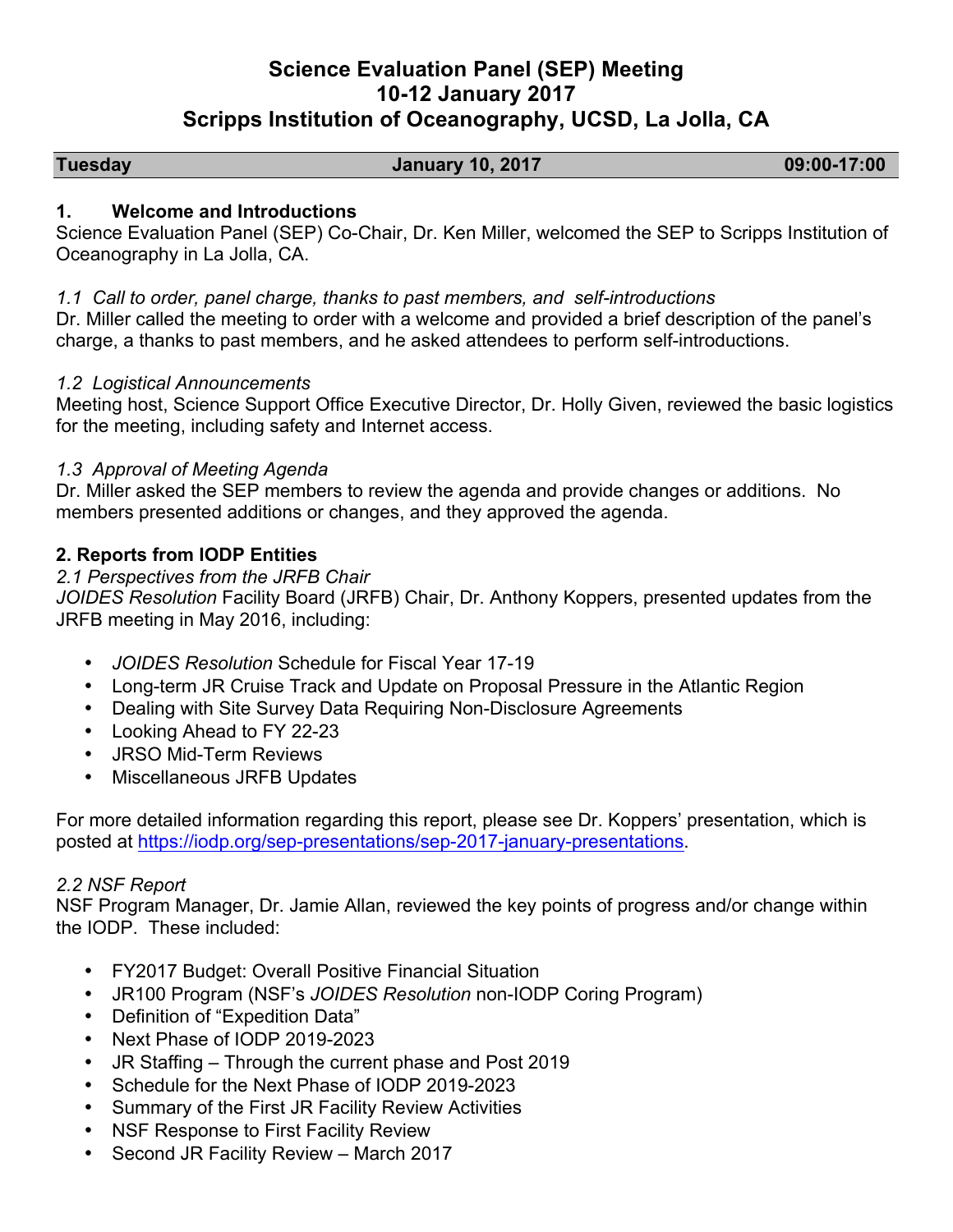Other IODP News

Dr. Allan stated that the next JR 100 window would likely occur during the JR's Pacific Transit in 2019.

Dr. Allan and Dr. Gilles Lericolais, ECORD Facility Board Chair agreed that pre-cruise and postcruise data are necessary and frequently funded outside the IODP, e.g. An example given that Allan lauded was ECORD's support of the computerized tomography (CT) scanning of Chicxulub cores at Weatherford Labs, with software and labor donated by a third party (Enthought of Austin, TX).

Dr. Allan also shared his enthusiasm for the success and innovation of Expedition 370 (Temperature Limit of the Deep Biosphere) where samples were helicoptered from the *Chikyu* to a shore-based science party at the Kochi Core Center for state-of-the-art analysis, cell counting and experiments of cell growth at in-situ pressure and temperatures in ultra-clean labs.

Finally, in response to a question about a need to increase participation funding rates in the next round of NSF IODP Memoranda, Dr. Allan stated that partner nation contribution rates have dropped from 50% in the initial days of ODP to 22-24% today, with U.S. shipboard science party members representing less than a third of the JOIDES Resolution science parties.

For more detailed information regarding this report, please see Dr. Allan's presentation, which is posted at https://iodp.org/sep-presentations/sep-2017-january-presentations.

# *2.3 JR / IO Report*

Dr. Mitch Malone, JRSO Liaison, presented highlights of the JR's recent expeditions (362T, 362, 363, and 366), including details of the aft drawworks brake failure during Expedition 362. He also updated the attendees regarding:

- *JOIDES Resolution* Upcoming Expeditions
- JRSO Updates Staff changes and Expedition Staffing

Dr. Jamie Austin, IODP Forum Chair, asked if the JRSO had updated their ship maintenance review procedures, because the aft drawworks brake failure, which caused Expedition 362 11-days of operations. Dr. Malone stated that the drawworks could not be repaired at sea, and Dr. Allan reminded the group that this issue will be considered in the upcoming review.

For more detailed information regarding this report, please see Dr. Malone's presentation, which is posted at https://iodp.org/sep-presentations/sep-2017-january-presentations.

# *2.4 MSP / EFB, IO Report*

Dr. Gilles Lericolais, ECORD Facility Board (EFB) Chair, presented a report of progress for the EFB from their March 2016 meeting, which included:

- ECORD Facility Board Members (Science Board, Executive Board, and Funding Agencies)
- Mission Specific Platform (MSP) Proposals at EFB
- Completed Expeditions: 2015-2016 (357 and 364)
- 2016 update on Expedition 357 and Expedition 364
- Scheduled Expeditions: Proposal 708 and 879 (Expedition 373 was postponed)
- Proposals in the EFB Waiting Room 581 (Deactivated in June 2016), 637, and 716
- Proposals Forwarded from SEP 730 and 879
- EFB 2016 Proposal Evaluation Results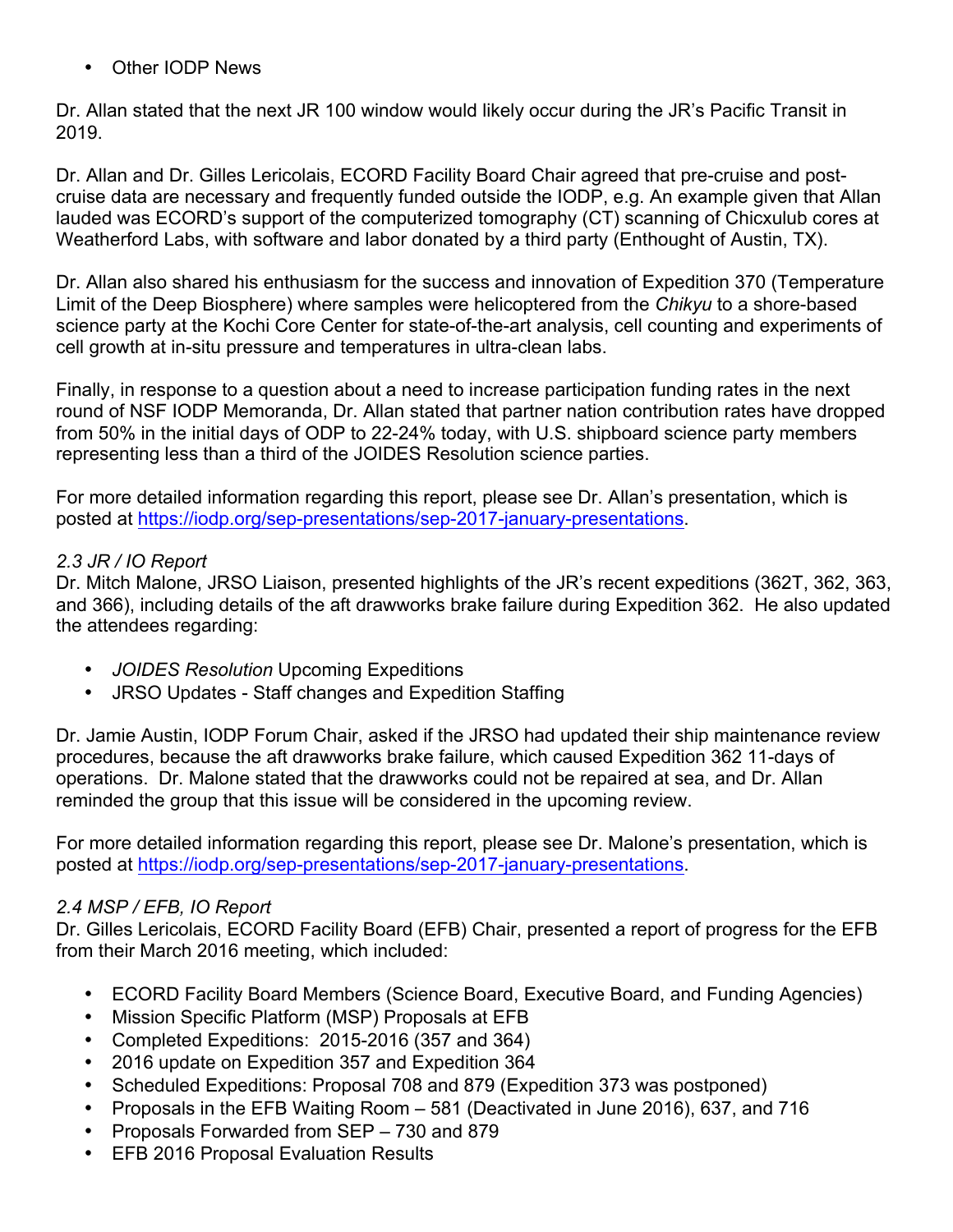- Summary of MSP Proposals at EFB and SEP
- Schedule of MSP Expeditions through 2023
- ECORD FB Science Board Member Rotations and Replacements

Dr. Sally Morgan, ECORD Science Operator (ESO) Liaison, presented a summary of ESO operations and activities completed in 2015 and 2016, as well as those scheduled for 2017 and 2018:

- Expedition 346: Chicxulub Impact Crater
- Expedition 373: Antarctic Cenozoic Paleoclimate (postponed to 19/20?)
- Expedition 381: Corinth Active Rift Development (2017?)
- Expedition 377: Arctic Ocean Paleoceanography (2018)
- ESO-Hosted Summer Schools
- ESO Review to happen in 2017

Regarding the status of Canada's participation in ECORD; Dr. Morgan stated that ECORD approached Canada with a request that they provide icebreaker support for Expedition 377, and Canada declined. Dr. Lericolais clarified that while Canada left ECORD in 2016, ECORD is hopeful that the Trudeau government will reunite Canada with ECORD in 2017.

For more detailed information, please see Dr. Lericolais' and Dr. Morgan's presentations, which are posted at https://iodp.org/sep-presentations/sep-2017-january-presentations.

# *2.5 Chikyu / CIB, IO Report*

Center for Deep Earth Exploration (CDEX) liaison, Dr. Nobu Eguchi provided the CDEX/CIB (*Chikyu* IODP Board) Report, which included summaries of:

- *Chikyu* IODP Long-term Planning
	- $\circ$  ICDP Oman Drilling Project core analysis July to September 2017
	- o Expedition 380 November-December 2017
	- o NanTroSEIZE C2 in 2018
- IODP Expedition 365 NanTroSEIZE Stage 3: Shallow Megasplay Long-Term Borehole Monitoring System (LTBMS)
	- o LTBMS connected to DONET
	- o GeniusPlug and Core
- IODP Expedition 370: T-Limit of the Deep Biosphere off Muroto Key Achievements
- Outreach Activities
	- o Expedition Videography
	- o International *Chikyu* Onboard School (J-DESC and JAMSTEC)
	- o Open Ship Event
- Next CIB Meeting March 15-16, 2017 in Kobe
- Next Technical Advisory Team (TAT) Meeting February 20-21, 2017 at JAMSTEC

For more detailed information, please see Dr. Eguchi's presentation, which is posted at https://iodp.org/sep-presentations/sep-2017-january-presentations.

# **3. Science Support Office Report**

To bring new attendees up to date, Dr. Holly Given, IODP Science Support Office (SSO) Executive Director introduced the staff and summarized the:

- Science Support Office Services
- Background (documents) for Proposal Review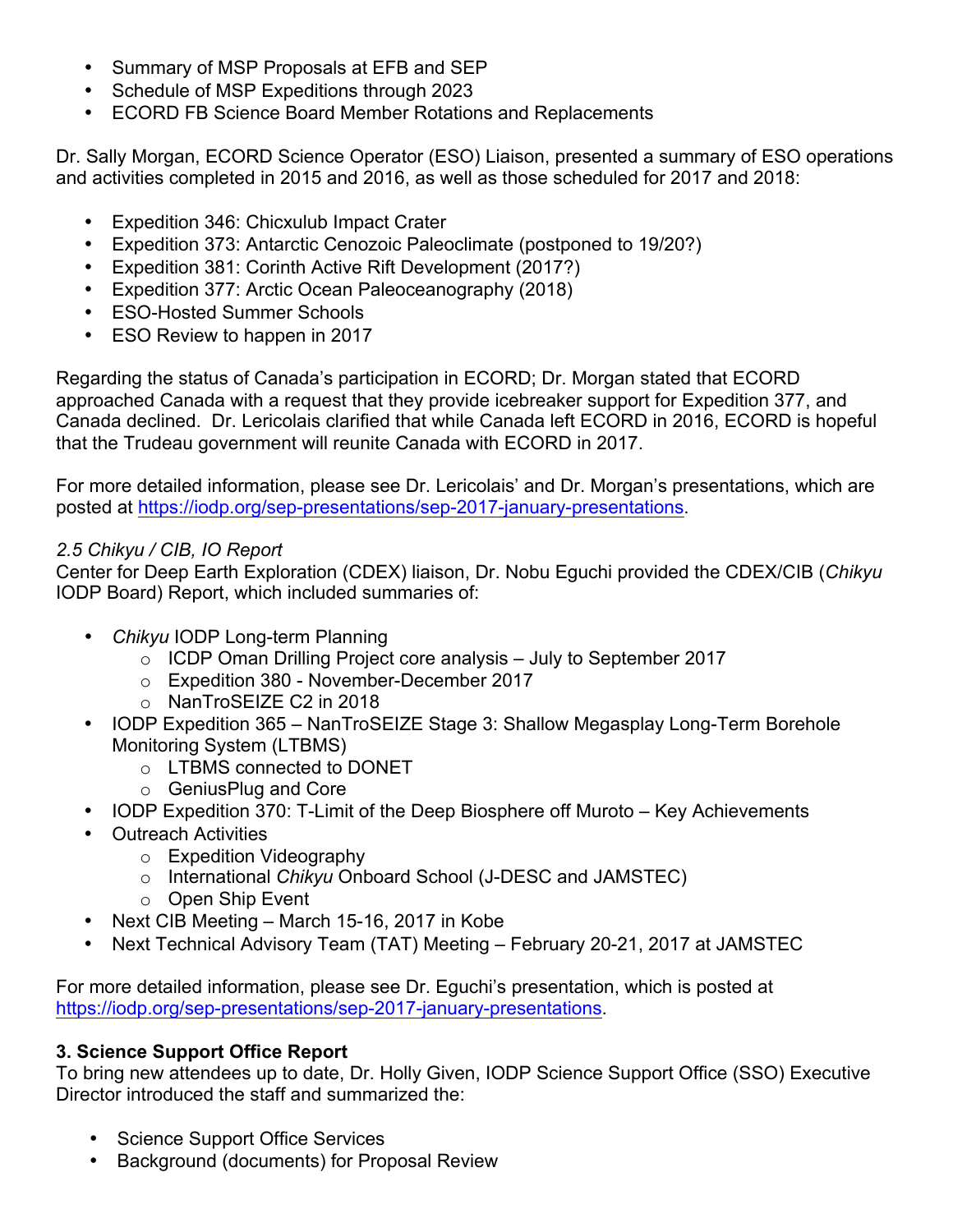- Confidentiality Policy and Panel Member Sign-in Requirement
- Prohibition of cell phone use to transmit images or messages regarding SEP discussions or results

Dr. Given also updated the group on the recent developments at the SSO, including:

- New Non-Disclosure Agreements (P875 and P882)
- The Small Group Meeting following SEP
- The JR Community Survey

Dr. Given concluded her report with a review of proposal submission rates, data file statistics, and proposal distribution.

Dr. Karen Stocks, Co-PI for the Science Support Office, then provided the SEP Members with a summary of proposed changes to the Site Survey Databank (SSDB) file upload workflow to create "review packages", and the rationale for and functionality of these changes. Dr. Stocks described the current workflow and the problems observed with this workflow, both for the SSDB and the reviewers. She detailed the revisions envisioned by the development team using mock ups of the SSDB data submittal and review process pages.

Based on Dr. Stocks' summary, the SEP members request that

- The proponent have the ability to transfer data to a new site by accessing and updating metadata
- Reviewers be able to perform queries on (filter and/or sort) the files presented in the data package

Dr. Stocks assured the SEP Members that she understands their requests and the SSO Team will consider them as they move forward.

For more detailed information, please see Dr. Given and Dr. Stocks' presentations, which are posted at https://iodp.org/sep-presentations/sep-2017-january-presentations.

# **4. Proposal Review and Advisory Process**

Drs. Miller and Gulick (SEP Co-Chairs) provided a detailed review of panel procedures.

# *4.1 Review Procedures*

Dr. Miller reminded those in attendance of their requirement to keep proposal content and discussion of all proposals confidential. He provided a brief summary regarding the SEP status and function, and he reviewed the results for the previous two SEP meetings.

Dr. Miller then summarized proposal review procedures through:

- Highlights from the SEP Terms of Reference
- General evaluation criteria for IODP proposals and response letters
- Rating of the proposal (after external review)
- Critical drilling plan review including a sufficient number of alternate sites

Dr. Sean Gulick continued the overview by providing details of Site Survey Data review procedures, including: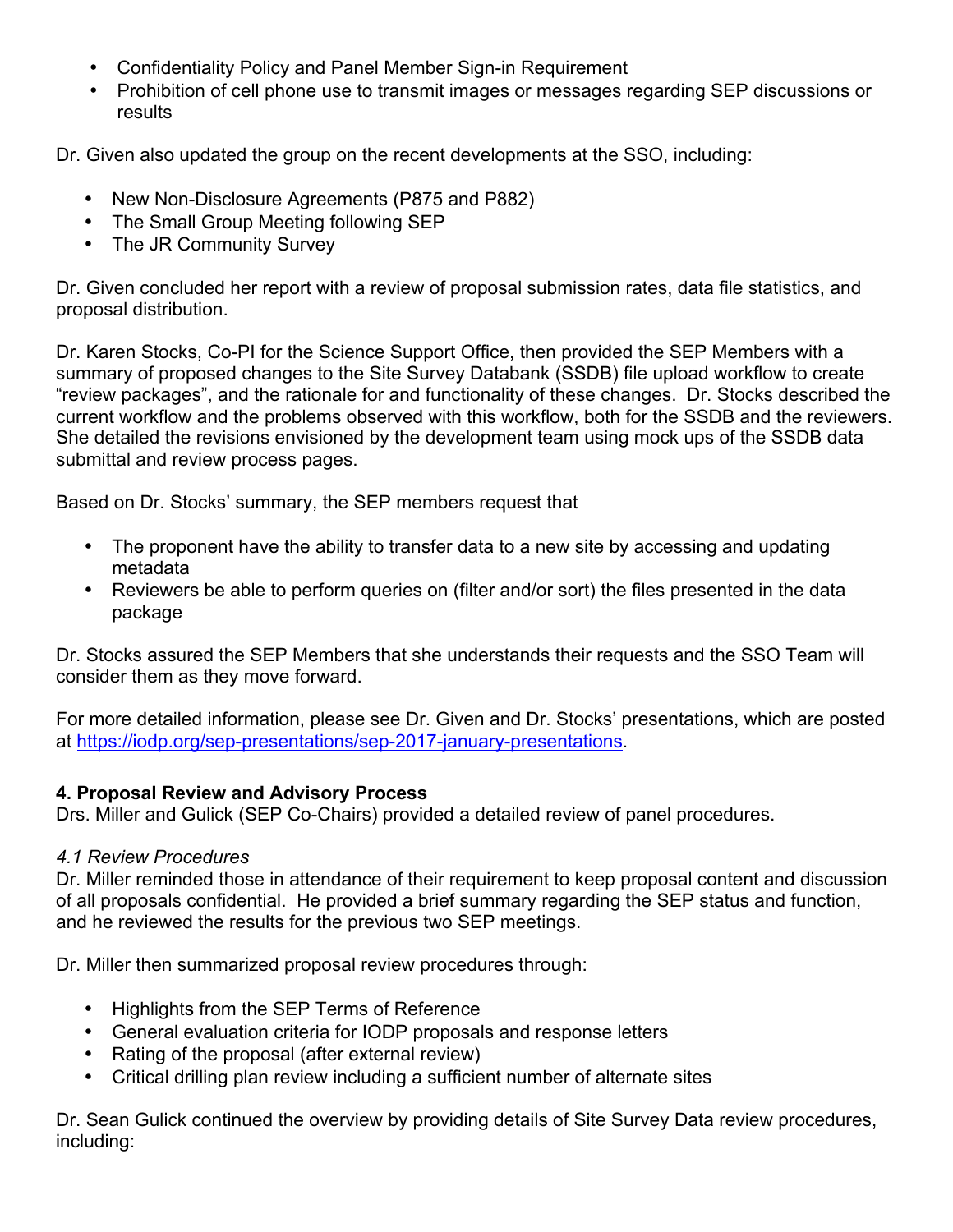- Characterizing Site Survey Data
- General data requirements and accepted formats (from the Guidelines)
- Classification System
- Watchdog (WD) responsibilities in preparing proposal reviews
- The Proposal Evaluation Form
- Actions for panelists with Conflicts of Interest

Dr. Miller then presented a summary of the proposals submitted for the October 1 deadline, the Watchdogs responsible for each proposal, the possible destination for each proposal, and he reminded the panelists to submit their written reports to Dr. Michiko Yamamoto, SSO Proposal Manager.

Panelist, Dr. Andrew McCaig requested that the SSO provide a summary of the results of the past few meetings with the review materials to make it easier for the reviewers to understand the proposal's progress within the system. Dr. Michiko Yamamoto explained that this information is already available to the reviewers because the proposal package includes the documents generated by each step in the process.

For more detailed information, please see Dr. Miller and Dr. Gulick's Review Procedure presentation, which is posted at https://iodp.org/sep-presentations/sep-2017-january-presentations.

#### **5. Review of Proposals**

#### *5.1 Revised Full Proposals*

The SEP began their reviews of revised proposals.

#### **16:50 Meeting Adjourned for the Day**

| Wednesday | <b>January 11, 2017</b> | 09:00-17:00 |
|-----------|-------------------------|-------------|
|           |                         |             |

#### *5.1 Revised Full Proposals (continued)*

The SEP completed their reviews of revised proposals.

Following the review of revised proposals, Dr. Sean Gulick gave a short science talk, in which he presented the results of Expedition 364: Chicxulub K-T Impact Crater.

#### *5.2 Externally Reviewed Proposals*

The SEP reviewed externally reviewed proposals.

#### **17:50 Meeting Adjourned for the Day**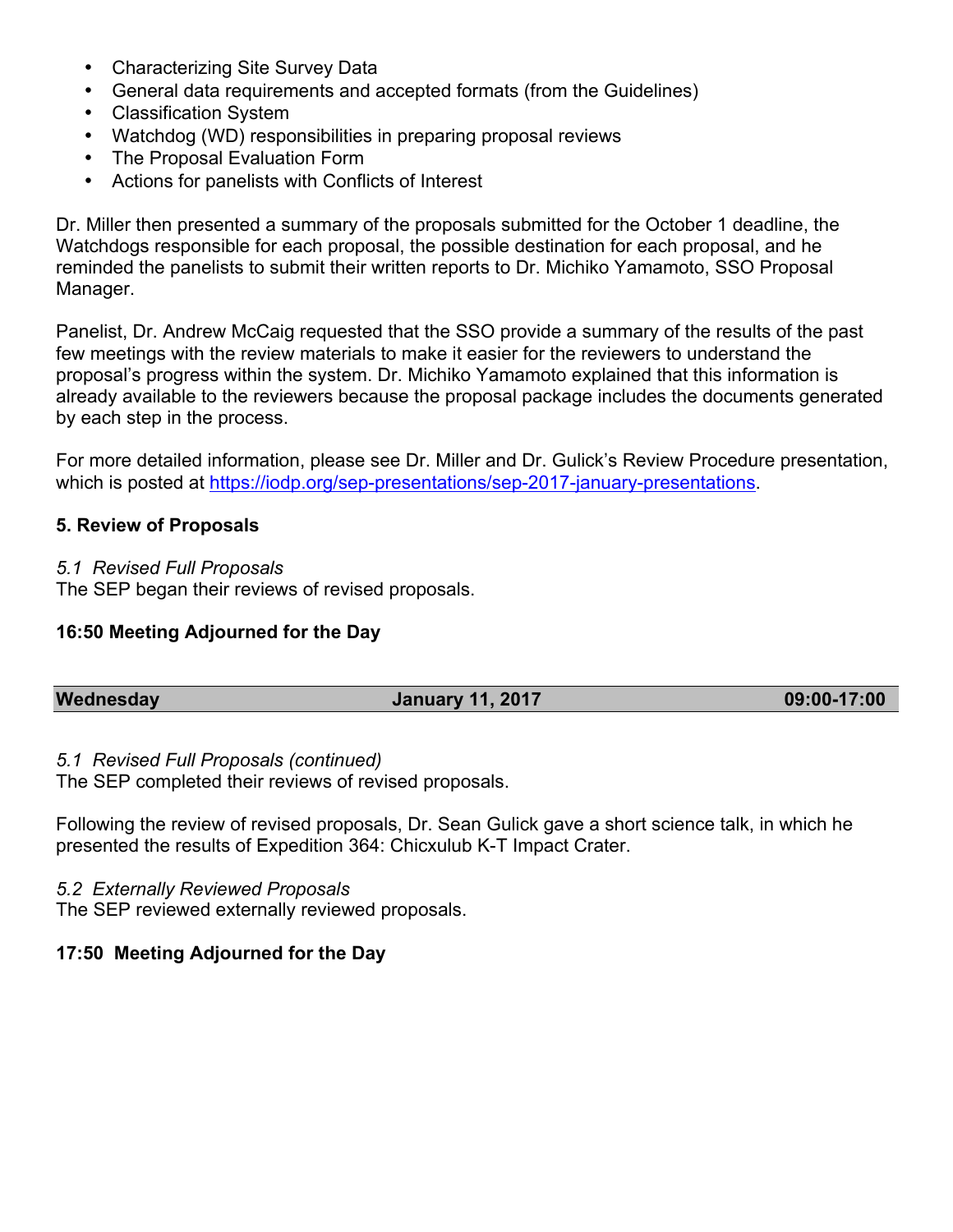#### *5.3 New Proposals*

The SEP completed their reviews of new Full proposals and began their reviews of new Preproposals.

Following the lunch break, Dr. Yuki Morono gave a short science talk, in which he presented the results of Expedition 370: Temperature Limit of the Deep Biosphere.

#### *5.3 New Proposals (continued)*

The SEP completed their reviews of new Pre- and APL proposals.

#### **6. Summary of SEP reviews**

As summarized below, Dr. Miller and Dr. Gulick reviewed the results and ratings (as necessary) for each of the proposals discussed at this meeting.

| Proposal# | Type              | Title                                          | PI                       | Platform   | Result                 |
|-----------|-------------------|------------------------------------------------|--------------------------|------------|------------------------|
| 833       | Full <sub>2</sub> | <b>Guaymas Basin Activity</b>                  | <b>Andreas Teske</b>     | JR.        | <b>External Review</b> |
| 853       | Full <sub>2</sub> | <b>South Atlantic Transect</b>                 | <b>Rosalind Coggon</b>   | <b>JR</b>  | <b>External Review</b> |
| 864       | Full              | <b>Equatorial Atlantic Gateway</b>             | <b>Tom Dunkley Jones</b> | <b>JR</b>  | <b>Reivse</b>          |
| 871       | CPP <sub>2</sub>  | Lord Howe Rise Continental Ribbon              | <b>Ron Hackney</b>       | Chikyu     | <b>Forward to CIB</b>  |
| 874       | Full              | <b>Newfoundland Neogene Sediment Drifts</b>    | <b>Oliver Friedrich</b>  | JR.        | Revise                 |
| 875       | Full              | Brazilian Equatorial Margin Paleoceanography   | Luigi Jovane             | JR.        | <b>Deactivate</b>      |
| 882       | <b>Full</b>       | <b>Brazilian Equatorial Margin Tectonics</b>   | Paola Vannucchi          | <b>JR</b>  | <b>Revise</b>          |
| 890       | Full              | <b>Walvis Ridge Hotspot</b>                    | <b>Will Sager</b>        | JR.        | <b>Revise</b>          |
| 902       | Full              | Iceberg Alley Paleoceanography                 | Michael Weber            | <b>JR</b>  | <b>Holding Bin</b>     |
| 906       | Pre               | Rio Grande Rise Formation                      | <b>Christian Lacasse</b> | IJR.       | Deactivate             |
| 907       | Pre               | Sunda Shelf Sea Level                          | Karl Stattegger          | <b>MSP</b> | Deactivate             |
| 908       | <b>APL</b>        | Costa Rica Megathrust Fluid-Pressure           | Nathan Bangs             | <b>JR</b>  | Addendum               |
| 909       | Pre               | NW Greenland Glaciated Margin                  | Paul Knutz               | <b>JR</b>  | Develop Full           |
| 910       | Pre               | Continental Margin Methane Cycling: Rio Grande | Alberto Malinverno       | JR.        | Develop Full           |
| 911       | Pre               | Argentine Margin Paleoceanographic Transects   | James Wright             | JR.        | Develop Full           |
| 912       | Full              | Drake Passage Paleoceanography                 | Frank Lamy               | <b>JR</b>  | <b>External Review</b> |



Came back from External Review

 New Revised

Dr. Miller also reminded SEP members that their review reports were due to Dr. Yamamoto no later than Monday 16 January 2017.

#### **7. Schedule of next SEP meeting**

Dr. Miller announced that the next SEP Meeting is scheduled for 21-23 June 2017 in Lisbon, Portugal, and the group determined that the January 2018 meeting will be held 9 - 11 January 2018 in La Jolla, CA.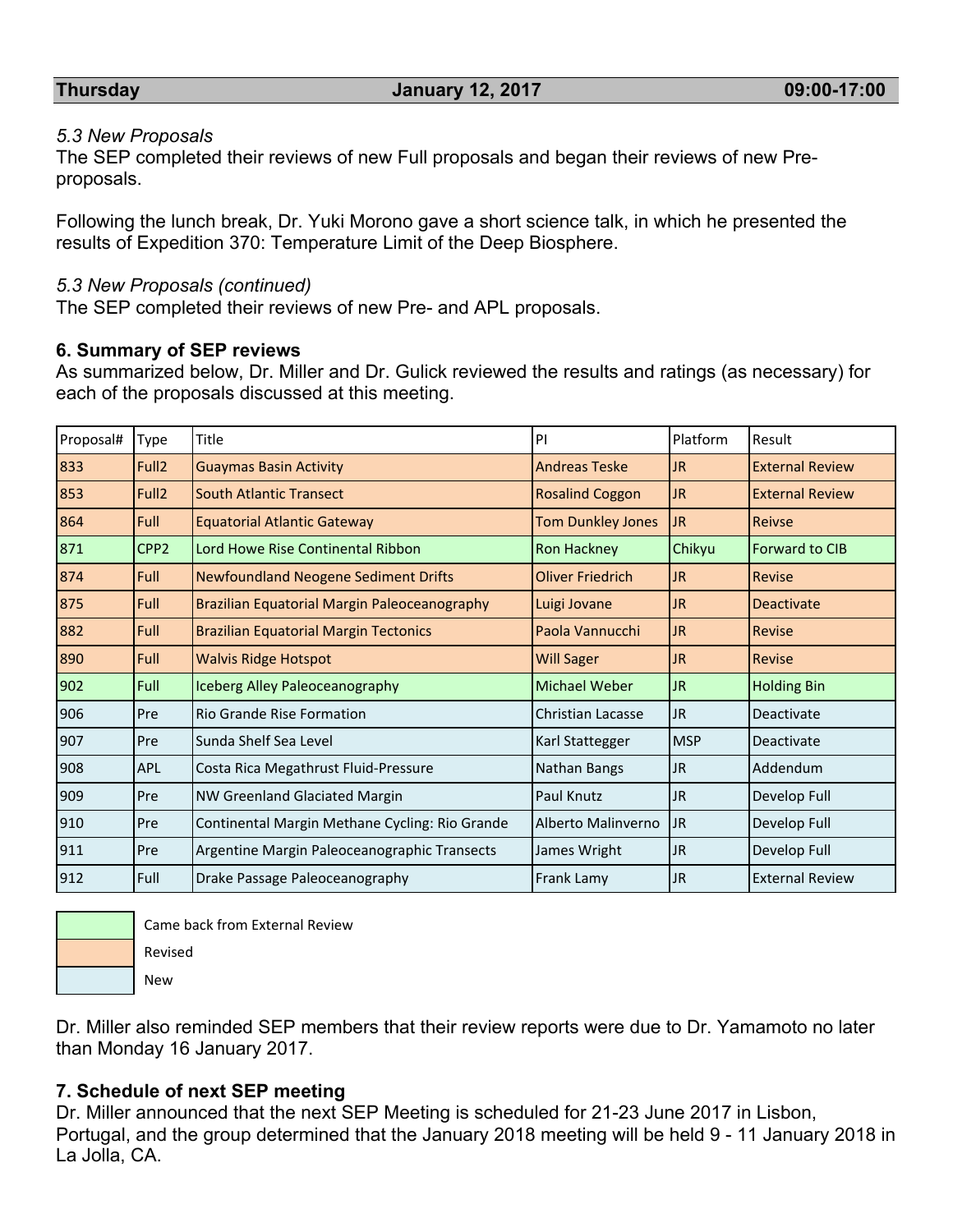Dr. Miller asked for input from the attendees regarding venues for the June 2018 meeting. SEP Members suggested Potsdam and Edinburgh for ECORD's consideration. Dr. Austin volunteered Austin, TX as a possible U.S. venue for the June 2018 SEP Meeting, and Dr. Marci Robinson offered Reston, VA (USGS) as a second U.S. option.

Dr. Allan reiterated that Australia and New Zealand are cost prohibitive with such a large group, but that NSF can approve of smaller meetings (such as the Forum) at Australasian and similar venues.

## **8. Thanks to members rotating off**

Dr. Miller noted that no members are rotating off the SEP after this meeting, but, as a heads-up for those affected, he displayed a list of the SEP to the members rotating off the SEP following the June meeting.

## **9. AOB**

Dr. Miller confirmed with Dr. Malone that no co-chief nominations were needed following this meeting, and he asked meeting attendees if they had announcements to share with the group. These announcements included:

- Dr. Angela Slagle of the U.S. Science Support Program (USSSP) announced the following workshops:
	- o Demystifying the IODP Proposal Process for Early Career Scientists: Northern Atlantic and Gulf of Mexico. 23-25 January 2017 in Austin Texas. Dr. Slagle noted that early career scientists (who wanted to know how to prepare their own IODP proposals) organized this workshop.
	- o Drilling strategies for assessing Links between Quaternary Gulf Stream dynamics, pore pressure evolution, and slope stability on the Western North Atlantic margin: An IODP proposal development workshop. 11-13 April 2017 in Dallas Texas.
	- o Onshore-Offshore Drilling and Sampling to Understand Freshwater Resources along the New England Continental Shelf: An IODP-ICDP Workshop. 22-23 May 2017 in Woods Hole, Massachusetts.

And Dr. Carl Brenner, Director of the USSSP asked all SEP attendees to take the JR Community Survey, noting that the USSSP had received 18 new entries since the beginning of the SEP Meeting.

 Dr. Mike Riedel announced the Australia-New Zealand IODP Consortium (ANZIC) Australasian Workshop 12-16 June 2017 in Sydney Australia. The workshop will develop new ideas and generate proposals for drilling in the Australasian region.

Following these announcements, Dr. Miller requested and received consensus support for the following letter of thanks to Dr. Margaret Leinen (with special thanks to Dr. Holly Given) and Scripps Institution of Oceanography for hosting this meeting.

Dr. Margaret Leinen 12 January 2017 Director, Scripps Institution of Oceanography, UCSD

Dear Margaret,

The IODP Science Evaluation Panel has enjoyed another very successful meeting at Scripps Institution of Oceanography, in large part due to the hospitality and thoughtfulness of our gracious